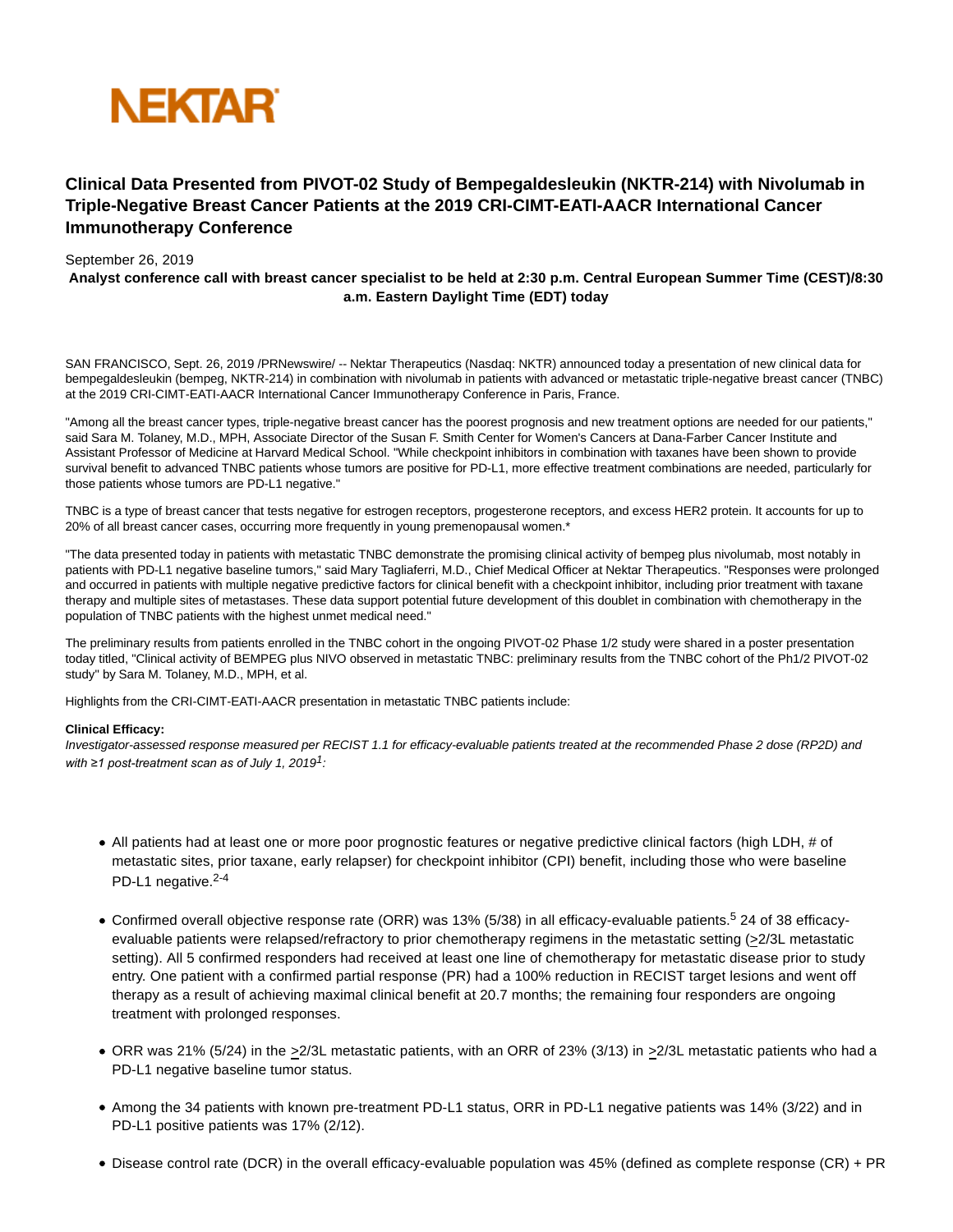+ stable disease (SD)).

In patients with RECIST response, no patients discontinued due to disease progression.

# **Clinical Safety:**

- The combination of bempegaldesleukin and nivolumab was well tolerated, and treatment-related adverse events (TRAEs) were similar to what was previously reported. A total of 26%(11/43) patients experienced a Grade 3/4 TRAE, with 2 patients discontinuing due to a TRAE. The most common Grade 3/4 TRAEs were dehydration (4.7%), hypotension (4.7%), and myalgia (4.7%).
- A copy of Dr. Tolaney's poster presentation of PIVOT-02 data is available on Nektar's corporate website at [https://www.nektar.com/download\\_file/713/0.](https://c212.net/c/link/?t=0&l=en&o=2592026-1&h=3493746135&u=https%3A%2F%2Fwww.nektar.com%2Fdownload_file%2F713%2F0&a=https%3A%2F%2Fwww.nektar.com%2Fdownload_file%2F713%2F0)

#### **Analyst Call with Nektar Management and Breast Cancer Specialist, Dr. Sara Tolaney of Dana-Farber Cancer Institute**

Nektar will webcast an analyst conference call today, Thursday, September 26, 2019, at 2:30 p.m. CEST. The conference call may be accessed by dialing 877-881-2183 (toll-free) or 970-315-0453 (international) with the conference call passcode 1998093. The webcast and slides for the conference call can be accessed through a link posted on the Investors section of the Nektar website at [https://ir.nektar.com/.](https://c212.net/c/link/?t=0&l=en&o=2592026-1&h=1017436010&u=https%3A%2F%2Fir.nektar.com%2F&a=https%3A%2F%2Fir.nektar.com%2F) The webcast of the conference call will be available for replay through December 26, 2019.

## **About Bempegaldesleukin (Bempeg, NKTR-214)**

Bempeg is an investigational, first-in-class, CD122-preferential IL-2 pathway agonist designed to provide rapid activation and proliferation of cancerkilling immune cells, known as CD8+ effector T cells and natural killer (NK) cells, without over activating the immune system. The agent is designed to stimulate these cancer-killing immune cells in the body by targeting CD122 specific receptors found on the surface of these immune cells. CD122, which is also known as the Interleukin-2 receptor beta subunit, is a key signaling receptor that is known to increase proliferation of these effector T cells.<sup>6</sup> In clinical and preclinical studies, treatment with bempegaldesleukin resulted in expansion of these cells and mobilization into the tumor microenvironment.<sup>7,8</sup> Bempegaldesleukin has an antibody-like dosing regimen similar to the existing checkpoint inhibitor class of approved medicines.

## **About Nektar**

Nektar Therapeutics is a research-based, development stage biopharmaceutical company whose mission is to discover and develop innovative medicines to address the unmet medical needs of patients. Our R&D pipeline of new investigational medicines includes treatments for cancer, autoimmune disease and chronic pain. We leverage Nektar's proprietary and proven chemistry platform in the discovery and design of our new therapeutic candidates. Nektar is headquartered in San Francisco, California, with additional operations in Huntsville, Alabama and Hyderabad, India. Further information about the company and its drug development programs and capabilities may be found online at [www.nektar.com.](https://c212.net/c/link/?t=0&l=en&o=2592026-1&h=3277886837&u=http%3A%2F%2Fwww.nektar.com%2F&a=www.nektar.com)

## **Cautionary Note Regarding Forward-Looking Statements**

This press release contains forward-looking statements which can be identified by words such as: "will," "may" and similar references to future periods. Examples of forward-looking statements include, among others, statements we make regarding the therapeutic potential bempegaldesleukin in combination with other therapeutic agents. Forward-looking statements are neither historical facts nor assurances of future performance. Instead, they are based only on our current beliefs, expectations and assumptions regarding the future of our business, future plans and strategies, anticipated events and trends, and other future conditions. Because forward-looking statements relate to the future, they are subject to inherent uncertainties, risks and changes in circumstances that are difficult to predict and many of which are outside of our control. Our actual results may differ materially from those indicated in the forward-looking statements. Therefore, you should not rely on any of these forward-looking statements. Important factors that could cause our actual results to differ materially from those indicated in the forward-looking statements include, among others: (i) our statements regarding the therapeutic potential of bempegaldesleukin are based on preclinical and clinical findings and observations to date from ongoing clinical studies; (ii) bempegaldesleukin is in early stage clinical development and the risk of failure remains high and failure can unexpectedly occur at any stage for one or more of the cancer indications being studied prior to regulatory approval due to lack of sufficient efficacy, safety considerations or other factors that negatively impact drug development; (iii) data reported from ongoing clinical trials is necessarily interim data only and the final results will change based on continuing observations from patients that currently remain enrolled in the trials and new observations from patients enrolling in the trials; (iv) scientific discovery of new medical breakthroughs is an inherently uncertain process and the future regulatory approval of potential new drug candidates (such as bempegaldesleukin) is therefore very uncertain and unpredictable; (v) patents may not issue from our patent applications for our drug candidates, patents that have issued may not be enforceable, or additional intellectual property licenses from third parties may be required; and (vi) certain other important risks and uncertainties set forth in Nektar's Quarterly Report on Form 10-Q filed with the Securities and Exchange Commission on August 9, 2019. Any forward-looking statement made by us in this press release is based only on information currently available to us and speaks only as of the date on which it is made. We undertake no obligation to update any forward-looking statement, whether written or oral, that may be made from time to time, whether as a result of new information, future developments or otherwise.

## **Contact:**

For Investors: Vivian Wu of Nektar Therapeutics